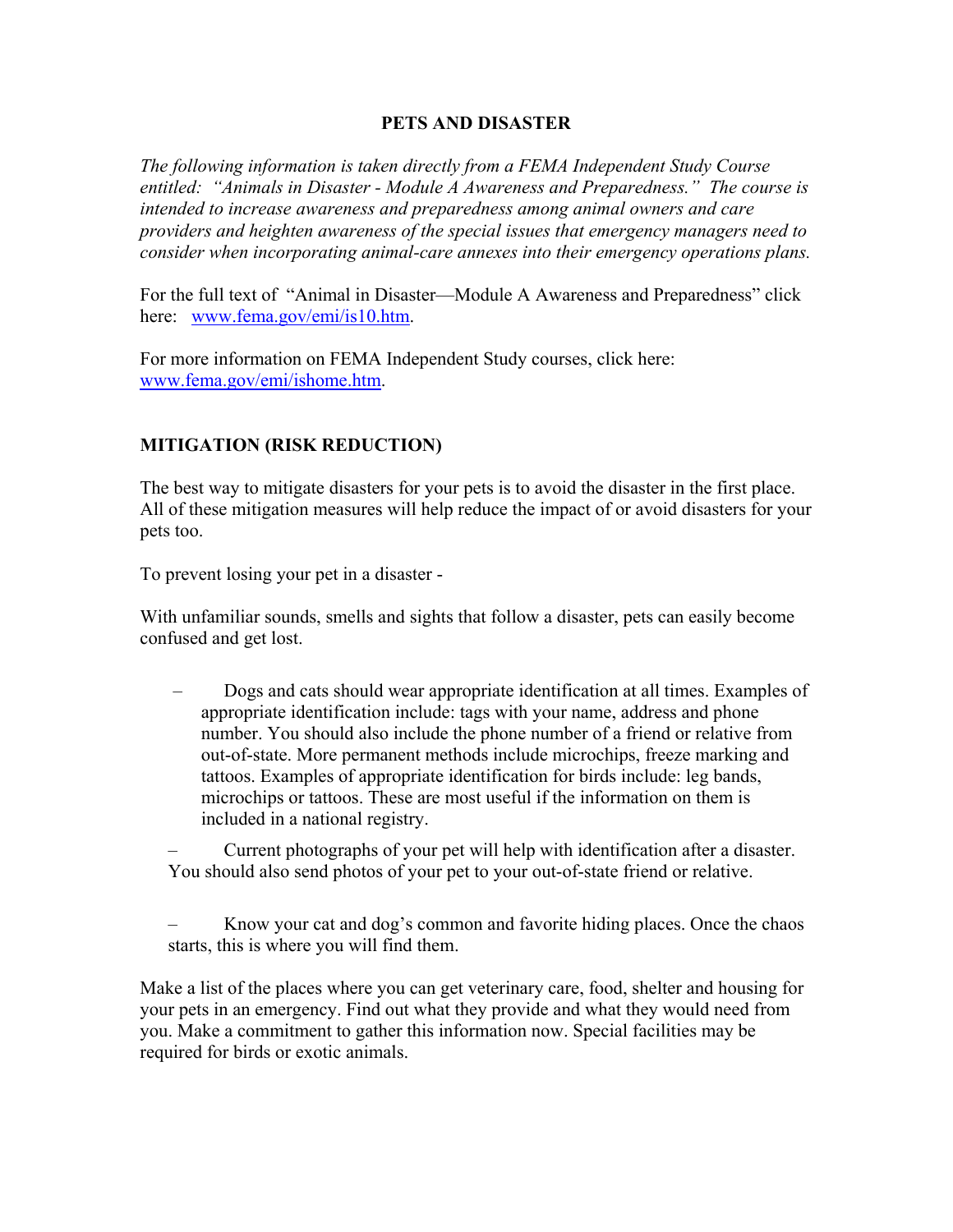### **PREPAREDNESS**

How can you get started with emergency preparedness? The following recommendations will help reduce the impact of a disaster.

- Start by imagining the types of disasters that you might encounter. This is the first step toward developing an effective disaster plan.
- Develop a general family disaster plan. The American Red Cross provides excellent courses for this and has brochures that will help you and your children in developing and exercising your plan. Add specific plans for your pet.
- Practice evacuation of your family and pets until you can evacuate within a few minutes. Everybody in the family should participate, including your pets.
- Decide on a place where your family will meet if you get separated.
- Decide who will take care of your pet and where he or she will stay during a crisis.
- Determine the best room in the house to leave your pet if you must evacuate without your pet. This will vary with the type of pet you own and the type of disaster.
- Make arrangements for pet care with neighbors, family and friends. Make sure they have keys to your house and leave information on where you will be, how you can be reached, which room the animals are in, and how to care for your pets.
- Think of who you would phone outside of your area. Often people cannot phone into a disaster zone, but it is possible to phone out. An out-of-state contact can help relay information and keep your family connected.
	- Keep a supply of quarters to use for pay phones as they will most likely be the first public communication to resume.
	- The best emergency plans involve many people and systems that can back each other up. Here are some people and groups you need to get involved:
		- |
		- family
		- friends
		- neighbors
		- your veterinarian
		- your local animal control or humane shelter
		- local boarding and grooming kennels, and
		- local hotels and motels in your area that accept pets.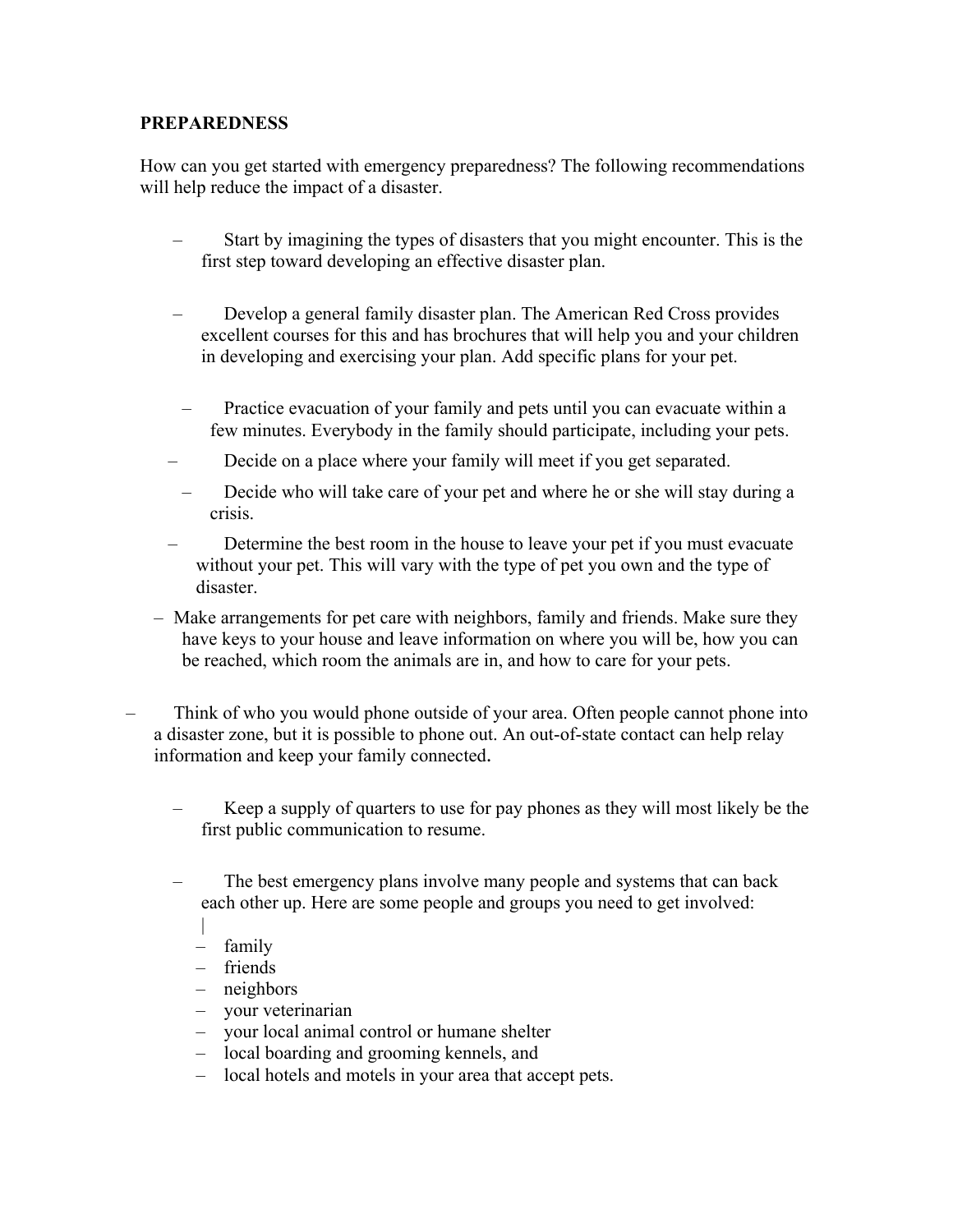– An effective and proven method of ensuring help in a disaster is to establish a telephone tree. Telephone trees work when one person phones two friends to see if they need help or to request help. These two people each phone another two people and so on.

### **Accustom your pets to sudden actions as would be needed in a disaster -**

Actions taken in preparation for a disaster include the following.

- Train your dog. Obedience may save its life during an emergency and help to make it a welcome guest.
- Familiarize your pet with its transport crate before a crisis.
- Familiarize your pet with being transported. You can practice drills with your pet by getting it used to riding with you in your car. That way it will not be unduly alarmed if it has to evacuate in a disaster.
- Cats can be very difficult to catch when they are stressed or afraid. Practice catching and transporting your cat in a crate and carrying it around the house. This will allow your pet to become familiar with the transport box.

### **Prepare a disaster kit for each pet**

You should have a disaster kit for each pet. Do not store kits in the kitchen or the garage. These are frequently the areas where fires start. Kits and their contents should be easily retrieved and kept in rodent- and ant-proof containers. Check the contents of the disaster kits twice a year when the clocks change for daylight savings. Rotate all foods into use and replace with fresh food every two months. Here are some items that are recommended for your disaster kit:

- Extra collars and tags, harnesses and leashes for all pets (including cats).
- Muzzles may be needed to control agitated and aggressive animals for dogs, these can be made from gauze rolls or panty hose. A muzzle or towel can be used for cats. A towel can be used to restrain your bird if it becomes agitated and aggressive during the confusion.
- Extra pet food to avoid diet changes in stressful situations.
- Toys or blankets your pet will find familiar.
- A manual can opener.
- A supply of stored drinking water.
- Food, water, and bowls for each pet.
- Paper towel, plastic bags, and spray disinfectant for animal waste clean up.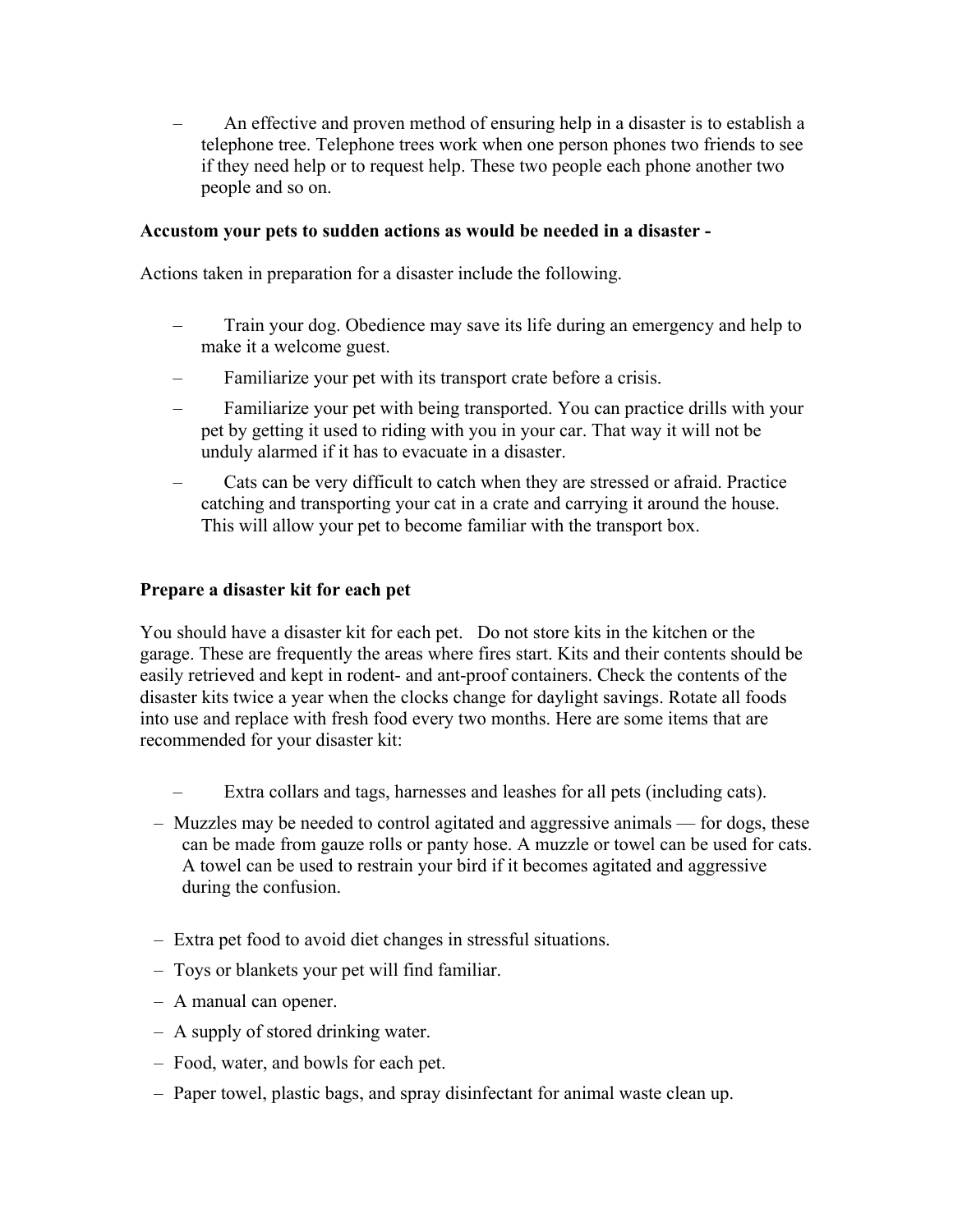- Copies of your pet's medical and vaccination records. Boarding facilities may not accept your pets without proof of health.
	- If your pet is on medication, ask your veterinarian about keeping extra supplies of medication or a copy of the prescription for these medications in your kit. Mark your calendar to replace medications before they expire.
	- Include a recent photo of your pet.
	- Your crate should be easily accessible and large enough for your pet to stand up and turn around. Since animals may be sheltered in open facilities, make sure there is enough bedding to keep them warm. You should also label the crate with your pet's name, your name and where you can be reached.
	- A first aid kit should include only materials that you know how to use. Remember that if your pet has a problem and you do not know exactly what it is, you should consult a veterinarian. Useful items for a first aid kit for pets include:
		- bandaging materials to cover wounds
		- animal antiseptic ointment
		- clippers
		- latex gloves and
		- tweezers.

## **Your pet's health**

To minimize ill health effects of a disaster, make sure that:

- Your pet's vaccinations are current. Most vaccinations are repeated yearly. Rabies is repeated every three years in most species, but may be required yearly (depending on the type of vaccine and State requirements).
- Keep copies of your pet's current vaccinations, health and ownership records in your disaster kit.

If your pet requires regular medications, keep a current copy of your pet's prescription or extra supplies in your disaster preparedness kit

### **Special recommendations for birds**

The care of birds in disasters requires special consideration. Following are some recommendations.

- Determine if your birds need a continuous supply of power. Purchase a generator to meet your facilities' needs. Make sure your generator is in good running condition by starting it monthly.
- Make sure you have a sufficient water supply. Large water containers with chlorinated water (10 drops of chlorine bleach to each gallon of water) can be used to store water that prohibits bacterial growth. Store water away from sunlight.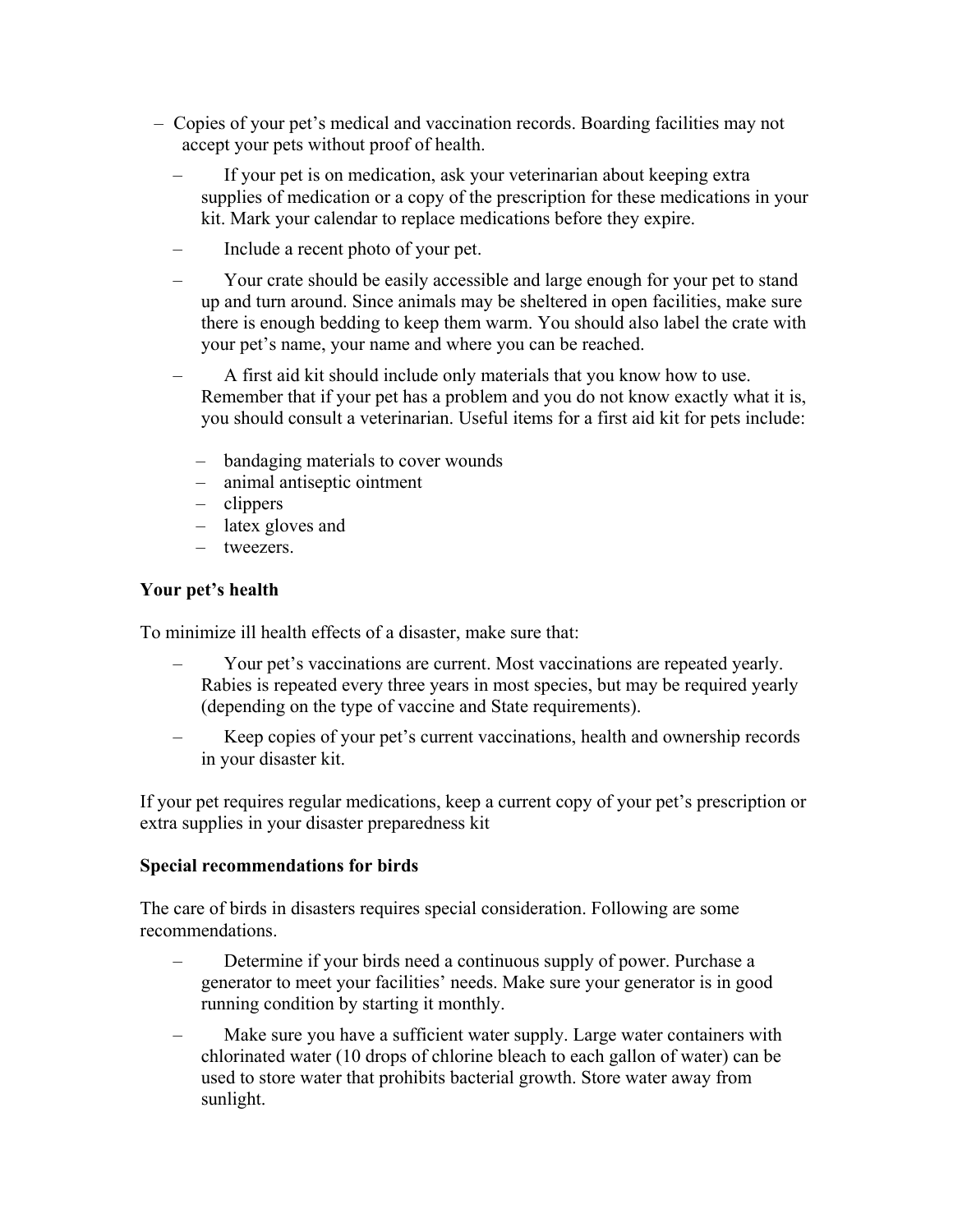- Aviaries should be equipped with an overhead sprinkler system. This will be very important to minimize smoke inhalation, cool the air and reduce the chance of burn injuries.
- Aviculturists should have enough carriers on hand to evacuate all birds. Many birds will run into their nest boxes during a crisis. Nest boxes should be equipped with quick-release latches and a hinge-type cover over the entrance to enable you to remove the nest box and use it as a pet carrier. Flights should be constructed with easy access into and out of them.
- Birds often require specialty foods. Make sure you know what these are and where you can get them. Although surplus food can often be refrigerated, this may not be possible in a disaster, when the power supply is out.
- If vaccinations are appropriate for your bird, be sure they are up-to-date. Consult your veterinarian to learn which vaccinations are appropriate.
- Birds should be tested and free of psittacosis and tuberculosis. These are serious diseases and are transmissible to many other animals and people.
- Do not leave your birds where they can be exposed to fumes from fires or chemicals. Birds are sensitive to smoke and fumes,and succumb quicker to smoke than most other animals.

#### **Response**

Several actions will help ensure a safe response to a disaster. Several of these are listed below.

- Stay calm and assess the situation.
- Never put yourself or others at risk. Do not attempt to rescue your pet if your life or health or that of others may be placed in danger.
- Crate your cat or dog immediately. If you do not, your pet may sense danger. This will make them want to hide and they become more difficult to catch and crate.
- Listen to the emergency alert system on your radio or television for instructions on what you should do and whether special arrangements have been made for people with pets. Follow these guidelines and incorporate them into your actions.
- If your pet has been exposed to chemicals, get information on how to handle it without harming yourself. You should have identified sources of veterinary care and other information in your emergency plan.

In some situations, circumstances may force you to leave your pet behind. Leaving your pet behind is only a last resort. If you must leave without your pet, you should leave them in your home. Under these conditions, the following advice should be helpful:

– Under no circumstances should you ever leave your pet tied up outside or let them loose to fend for themselves. Roaming dogs are a public health hazard and owners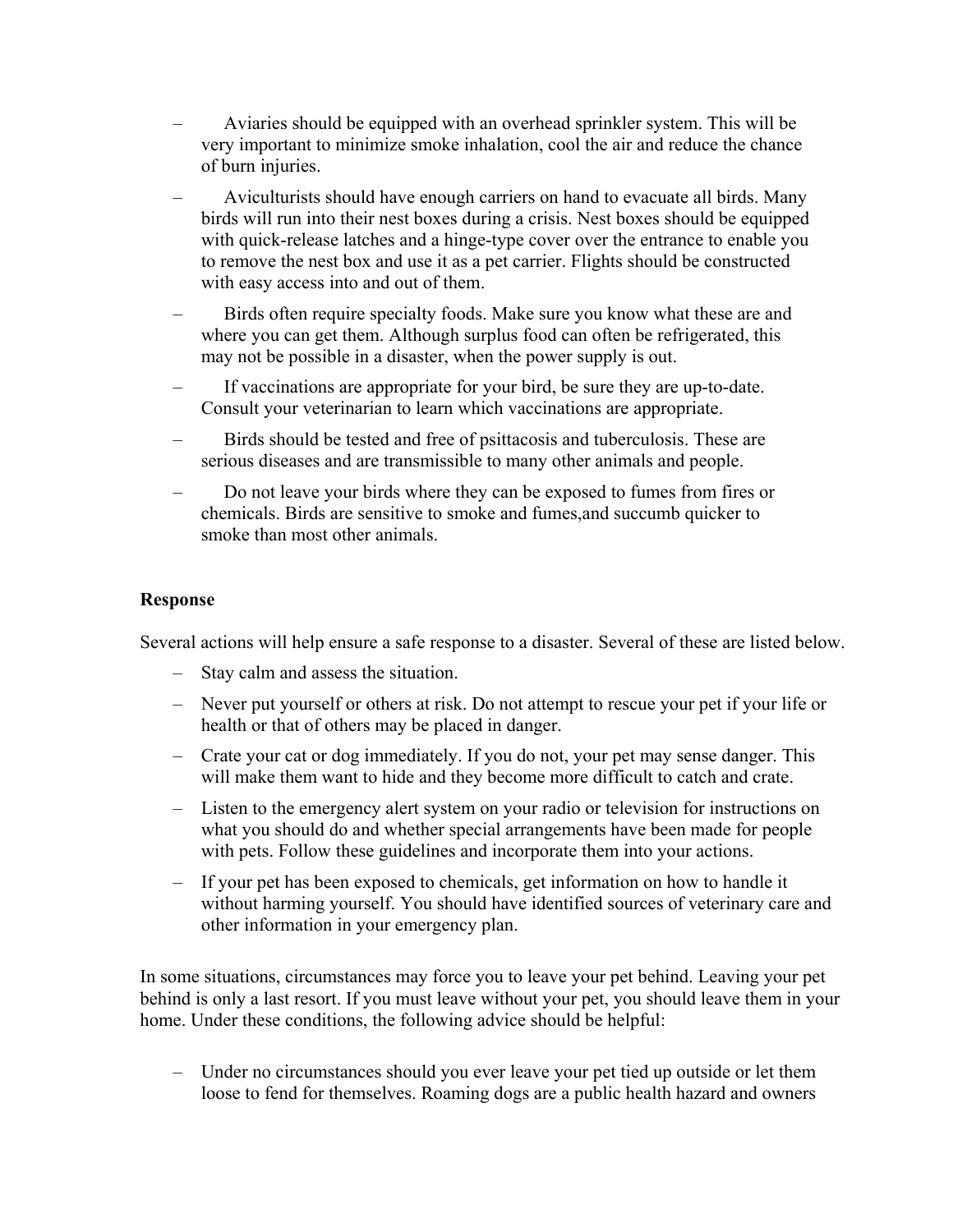remain responsible for any injuries or damage caused by your dog. In large disasters where loose animals become a problem, animal control shelters often have no other option than to treat these animals as abandoned. Many pets have to be adopted, fostered, or euthanized.

- Do not leave unfamiliar foods and treats for your pet. They may overeat which leads to intestinal problems. Provide water in a heavy bowl that cannot be tipped over.
	- Always keep exotic pets in separate rooms. Many exotic pets can be very dangerous to disaster personnel and other animals not familiar with them or who encounter them unexpectedly. Leave warnings and handling instructions for all exotics, especially poisonous ones.
	- Paste labels clearly for rescue workers to see what animals they will encounter, how many and where they can contact somebody familiar with how to take care of them.
- Make sure somebody knows where you can be contacted andwhat the needs and location of your pets are.
- Leaving your pet behind in a disaster may decrease its chances of survival.

The following actions are specially recommended for birds.

- Check your bird for injury and exposure to chemicals. If you have any concerns about the health of your birds, contact a veterinarian. If you think or know that your bird has been exposed to chemicals, contact your veterinarian before treating it yourself.
- Many avian and exotics will show signs of disease (respiratory, gastrointestinal, etc.) several days after a stressful episode. This is very common in birds. Any bird showing signs of lethargy, loss of appetite, depression or injury should be evaluated by a veterinarian. If the animal is bleeding, apply direct pressure with a small piece of cotton cloth until you can get help. Do not remove the cloth as this may start the bleeding again.
- If you have to move to new surroundings, do not remove your bird from its cage. When birds are frightened, they may become aggressive or fly away.
- If electricity is available, many birds benefit from having a heating pad under their cage in times of stress. Blankets placed over the cage can also minimize stress.

### Recovery

When the disaster has passed, it is not uncommon to find that once familiar surroundings have been rearranged. Pets that rely on visual and olfactory (scent) cues may become disoriented.

Here are some guidelines that may help you through the recovery period.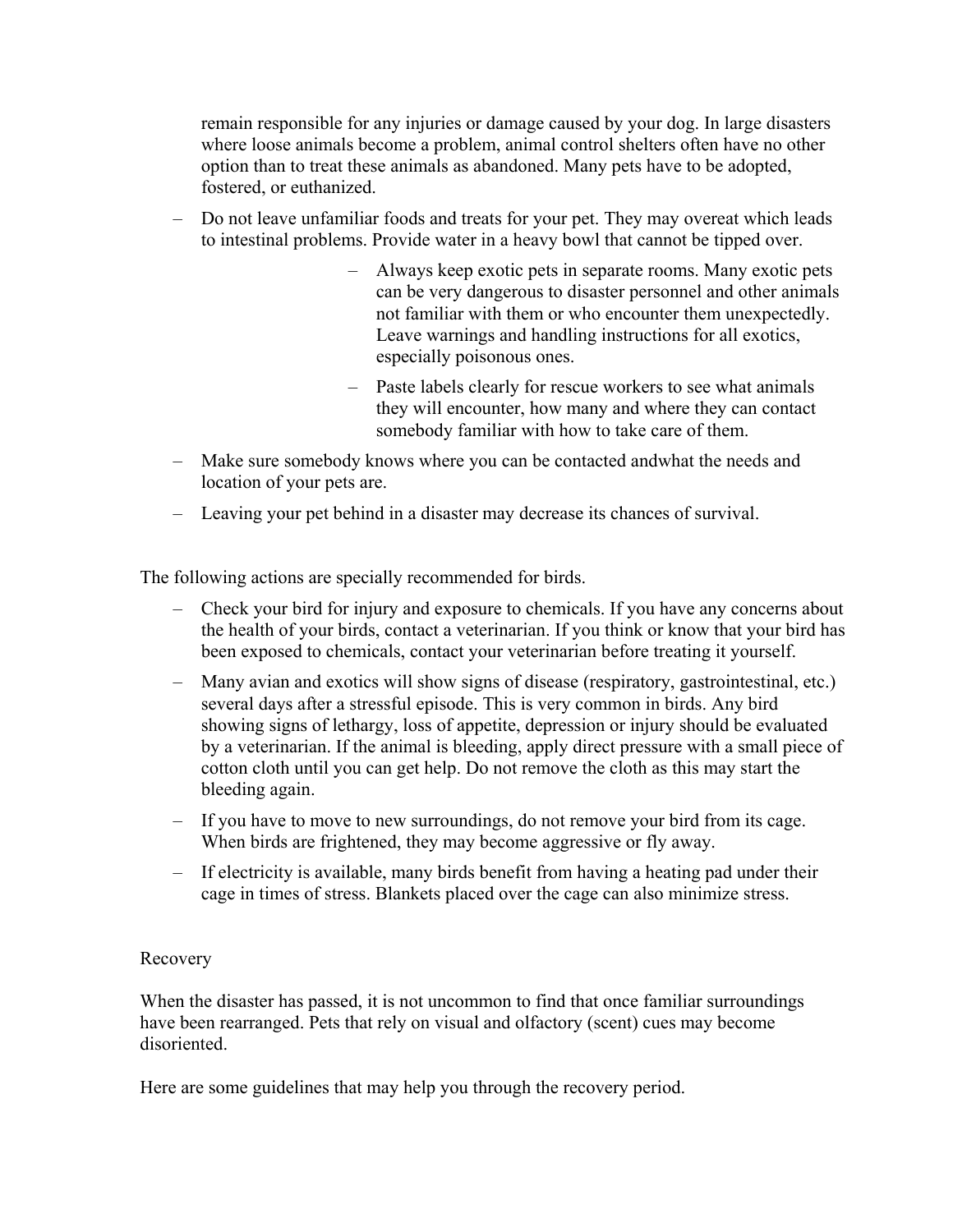- Check your pet for injury and exposure to chemicals. If you have any concerns about the health of your pet or their exposure to hazardous materials, contact a veterinarian before you attempt to treat them.
- If you have to move to new surroundings, do not remove your pet from its crate until it is calm. Do so only in a closed room.
- Be careful in allowing your cat or dog out after a major disaster. Follow the recommendations of the emergency management personnel as to whether the environment is safe for you and your pet.
- Give your pet small amounts of food and water several times throughout the day. The volumes of food may be increased to normal over three to four days.
- Let your pet have plenty of uninterrupted sleep. If you still have your pet's favorite toys, encourage them to play. This will allow them to recover from the stress and trauma.
- Avoid unfamiliar activities with your pet, such as bathing, excessive exercise, or diet supplements. Try to avoid diet changes.
- If you and your pet are separated, pay daily visits to local shelters, animal control facilities, veterinary offices and kennels until you have found it. A phone call is often not as effective as a visit. You can also post photos of your lost pet. If your pet has tattoos, a microchip or other permanent identification, this will increase the chances of finding it. Be aware that collars and tags are sometimes lost.
	- If you find a stray animal, take it to a shelter other facility set up for lost and found animals. Place an advertisement in the local newspaper to inform the owner where the pet was taken. Often newspapers run found ads for free.
	- Share your experiences with friends and gamily. Talking about your experiences will help you deal with them and offers great stress relief.
	- Consider seeking professional counseling, as recovery is aided when guided by professionals experienced in dealing with disasters.